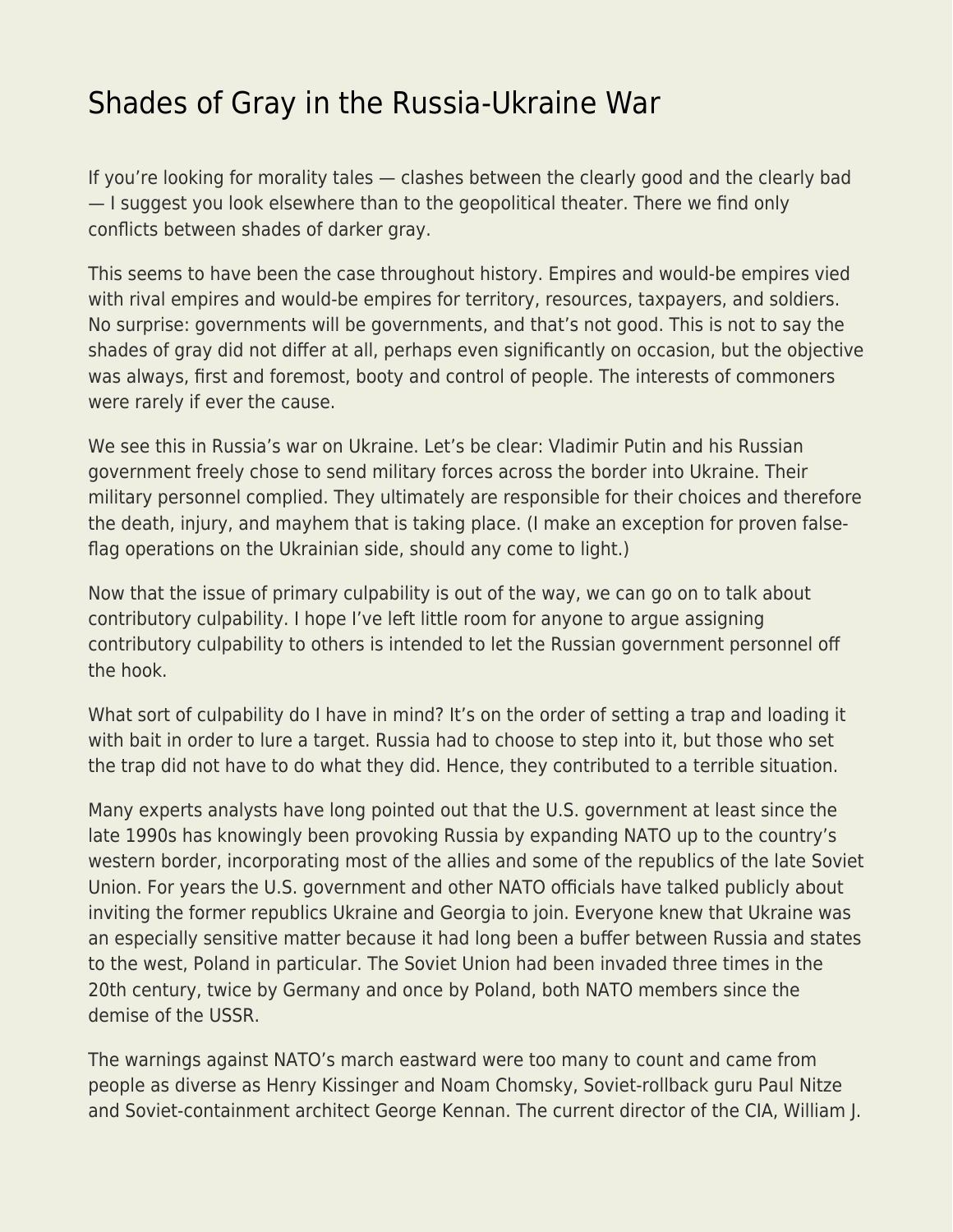Burns, [warned](https://twitter.com/wikileaks/status/1494809960286507009?lang=en) in 2008, when he was George W. Bush's ambassador to Russia, that no Russian leader — conservative or liberal — would ever stand for the admission of Ukraine and George into NATO. Burns's leaked memo was written shortly after publicly NATO declared that it welcomed applications for membership from those states.

That was 14 years ago and six years before the U.S. State Department helped foment a Nazi-backed coup that drove a Russia-friendly but democratically elected president from power — even though he had been making concessions to the opposition in the streets, including a call for early elections. What motivated the U.S. government was that president's intention to reject an exclusive economic and political relationship with the European Union in order to accept a loan with liberal terms from Russia.

Aside from the overt NATO talk, there's the matter of the U.S. government's putting missile launchers in Poland and Romania. As outfitted, they are for defensive anti-missile missiles, but that could be changed. Moreover, defensive missiles obviously can be useful in an offensive campaign. Remember that Donald Trump, the reputed Russian agent, had earlier denounced the Reagan-era treaty that banned intermediate-range nuclear weapons from Europe and elsewhere. No one could have been surprised when all this was worrisome to the Russians. (Recall what happened in 1962 when the Soviet Union tried to put missiles in Cuba. John F. Kennedy imposed a naval blockade on the island and was ready to launch a nuclear war if the missiles were not removed.)

Since the Russian invasion, Joe Biden and his foreign policy people have denounced Russia sanctimoniously for its violations of international law and brutality, including the inexcusable deaths of noncombatants. It is not inappropriate to ask when an American president has ever respected international law when it was inconvenient for U.S. objectives. In the 21st century alone, American presidents have launched illegal aggressive wars in the Middle East and other places to effect regime change and other geopolitical objectives even partially on behalf of other states, such as Israel. In the process Americans have killed untold noncombatants. They have tortured prisoners. They have wreaked sickening destruction, creating hordes of refugees — and so on. Yet day after day, [lying](https://caityjohnstone.medium.com/us-officials-admit-theyre-literally-just-lying-to-the-public-about-russia-c10743fbee22) [American officials](https://caityjohnstone.medium.com/us-officials-admit-theyre-literally-just-lying-to-the-public-about-russia-c10743fbee22) — but I repeat myself — admonish Putin for his bad behavior. There's nothing like setting a good example.

The Ukrainian leaders must also share in the blame. Those leaders who have been Westleaning have not been shy about aspiring to join NATO, knowing full well how the Russians would interpret those words. Since the 2014 coup — in response to which Russia annexed a long-standing security area, the Crimea with its Russian naval base, to keep it out of NATO hands — Ukrainian presidents could have made overtures to Russia, assuring that they would not seek NATO membership and offering to make Ukraine neutral in the manner of Austria since 1955. They did not do that, even though the current president, Volodymyr Zelensky, a former comedian and actor, was elected on a peace-with-Russia platform.